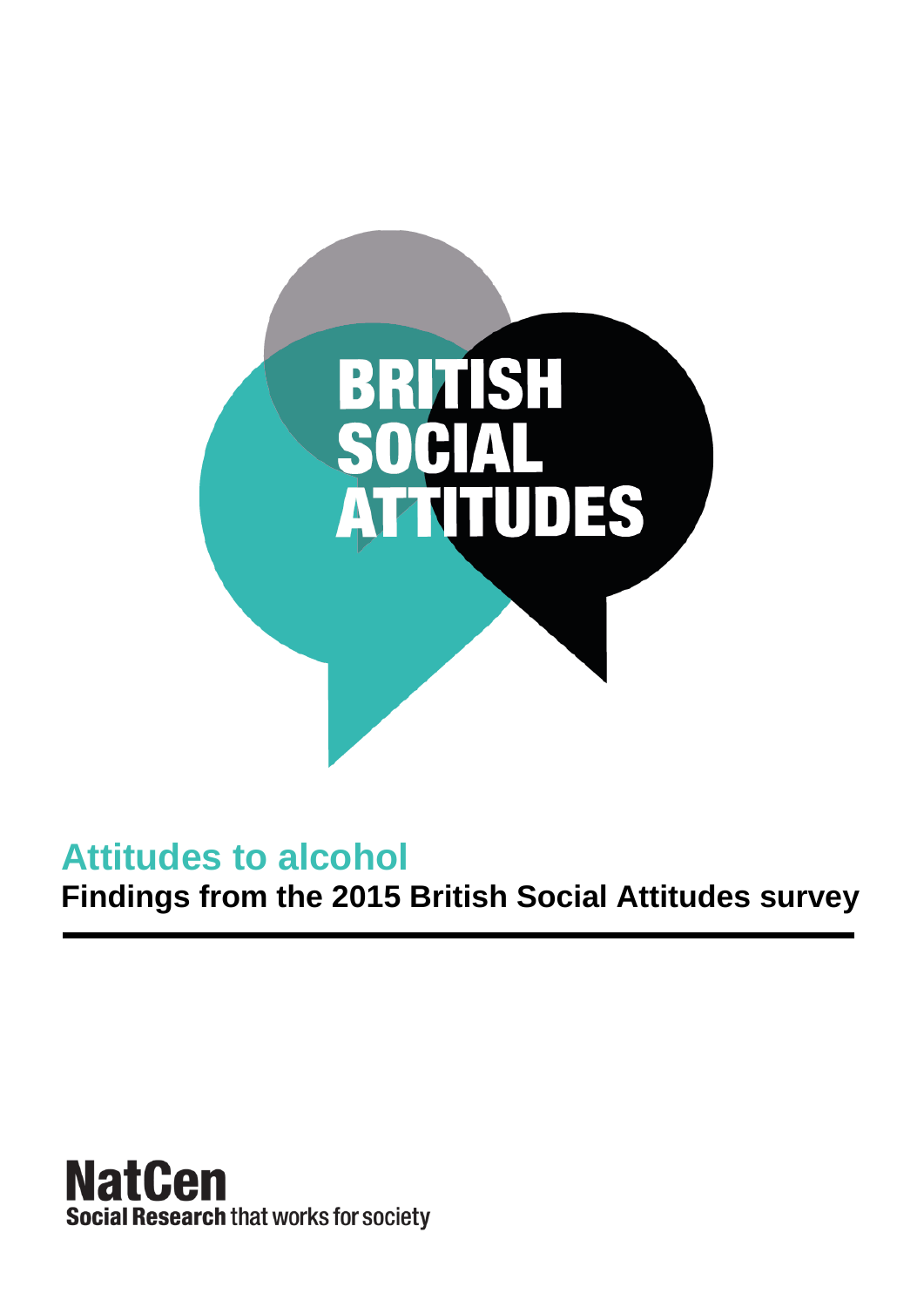# **Summary**

**This paper presents new findings on attitudes to alcohol. The use of alcohol is part of life for a large proportion of the British public. However, there is relatively strong public support for tighter government regulation of alcohol in some areas, including the introduction of Minimum Unit Pricing and strengthening drinkdriving laws.** 

**A majority of the public supports the principle of Minimum Unit Pricing (MUP) for alcohol. Only one-quarter actively oppose the idea.** 

- Those who drink the most alcohol, classified as 'increasing-risk drinkers', are significantly less likely to support the principle of MUP than others. Less than one-third support the idea, compared with over half of 'lower-risk drinkers' and non drinkers.
- Nearly half of people (46%) think that MUP would be effective in reducing young people's drinking.
- Just over one-third of people (36%) think MUP would be effective in reducing heavy drinking.



support Minimum Unit Pricing for alcohol

**Over three-quarters of people believe that the amount of alcohol drivers are allowed to drink should be reduced. Just over one in ten (10%) disagree.**

- Women (82%) are more likely than men (72%) to think that the drink-drive limit should be lowered. 'Increasing-risk drinkers' are slightly less likely (71%) to think that the drink-drive limit should be reduced than 'lower-risk drinkers' (76%) and non drinkers (85%).
- Over half (54%) disagree with the assertion that "whatever the law says, most people are safe to drive after a pint of beer".



believe the drink-drive limit should be lowered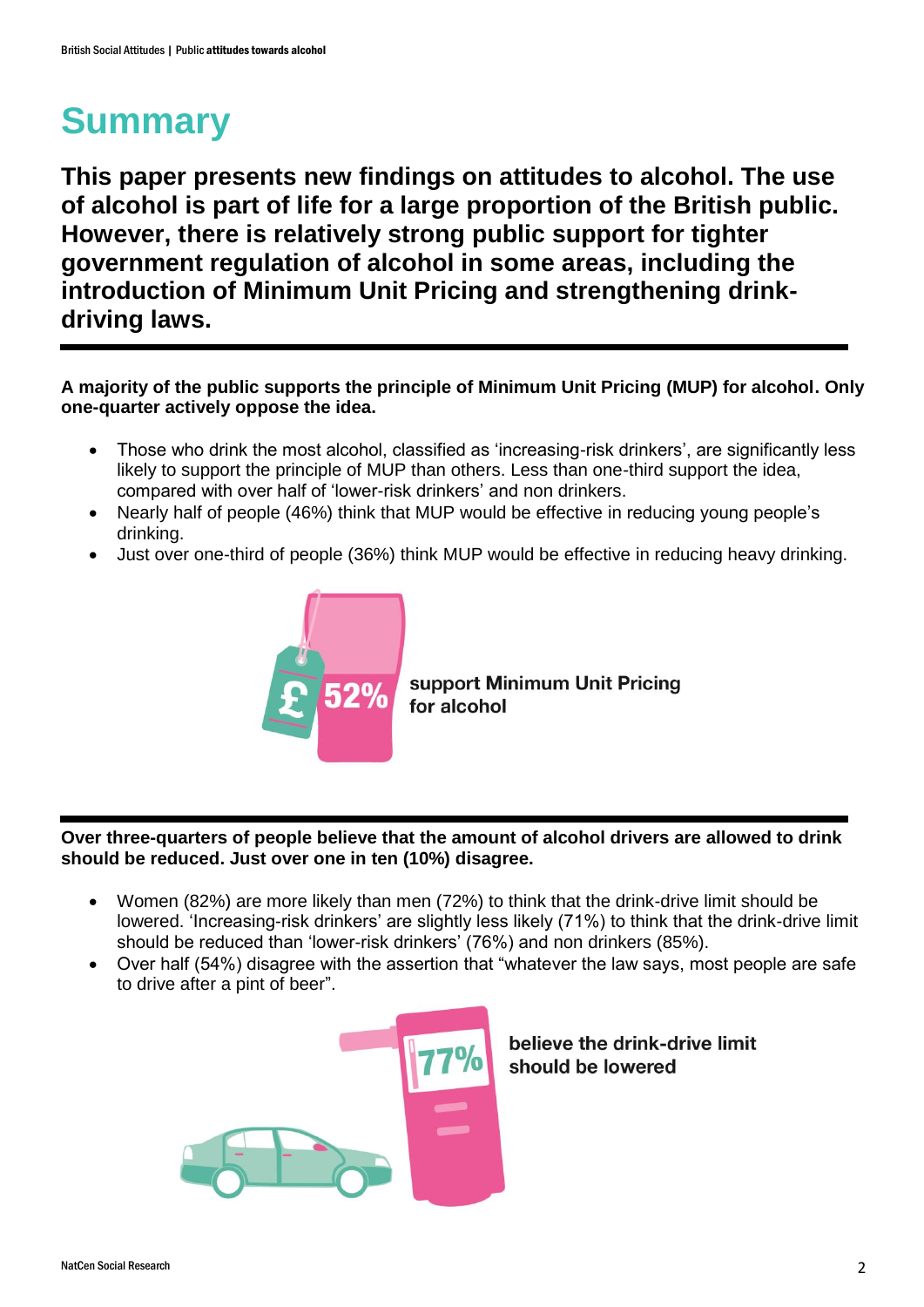#### **Authors**

Elizabeth Fuller Ian Simpson

## **Introduction**

In 2015 Public Health England (PHE) commissioned questions on the British Social Attitudes survey (BSA) to measure public attitudes to four subject areas - alcohol, obesity, dementia and mental wellbeing.

This paper presents analysis of the results of the questions about alcohol. It summarises findings in relation to four key policy areas: Minimum Unit Pricing (MUP); advertising and sponsorship by alcoholic drink companies; drinkdriving limits; and health messages.

The survey included 37 questions about alcohol; 20 of these questions had previously been included on the Scottish Social Attitudes (SSA) survey, BSA's sister survey. The rest of the questions were developed through a process of questionnaire design and piloting.

Carried out annually since 1983,<sup>1</sup> BSA is an authoritative source of data on the views of the British public. It uses a random probability sampling methodology to yield a representative sample of adults aged 18+ living in private households in Britain. The majority of questions are asked by an interviewer face-to-face in the form of a Computer Assisted Personal Interview (CAPI), while a smaller number are answered by respondents in a selfcompletion booklet. Questions relating to alcohol were included in both sections of the survey.

Data collection was carried out between July and November 2015 and the overall response rate was 51%. 2,161 respondents answered the questions on alcohol delivered face-to-face while the equivalent achieved sample for the self-completion questions was 1,827. The data have been weighted to account for non-response bias and calibrated to match the population profile on the basis of age, sex and region.<sup>2</sup> All differences described in the text (between different groups of people) are statistically significant at the 95% level or above, unless otherwise specified.

#### **Wider context**

**.** 

Drinking alcohol is widespread in Britain. There has been increasing concern in recent years about the impact of alcohol on public health. In England, alcohol was one of the themes of the 2011 *Public Health Responsibility Deal* (Department of Health, 2011), and the latest government alcohol strategy was published in 2012 (HM Government, 2012).

The potential health harms of alcohol are both immediate and long term. Acute risks include injury through assaults and accidents, particularly road traffic accidents. Long-term health risks include liver cirrhosis, stroke, heart disease, and many cancers (Centre for Public Health, Liverpool John Moores University, 2014). In England in 2013/14 there were more than one million hospital admissions that were wholly or partly attributable to alcohol, more than twice the number in 2004/05. In 2013 there were 6,592 alcohol-related

<sup>1</sup> Apart from in 1988 and 1992 when its core funding was used to fund the British Election Study series

 $^2$  [www.bsa.natcen.ac.uk/latest-report/british-social-attitudes-33/technical-details.aspx](http://www.bsa.natcen.ac.uk/latest-report/british-social-attitudes-33/technical-details.aspx)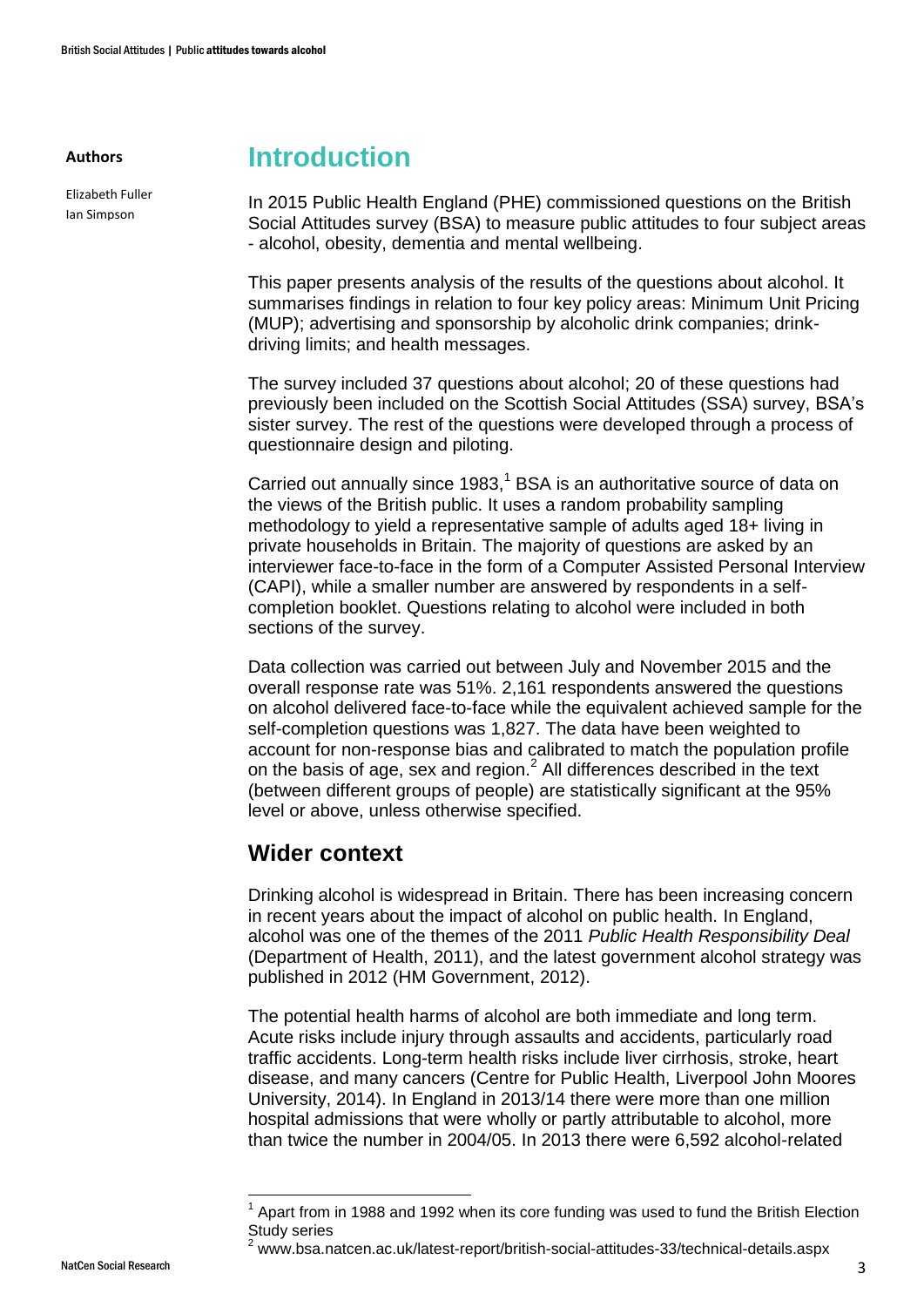deaths in England, an increase of 10% since 2003 (Health and Social Care Information Centre, 2015).

There has been a growing body of evidence to support the use of pricing as a means to limit harmful levels of alcohol consumption, specifically by introducing a minimum price per unit of alcohol.<sup>3</sup> Legislation providing for Minimum Unit Pricing (MUP) was passed in Scotland in 2012, although the legislation has not been implemented due to legal challenges (The Scottish Government, 2015). MUP was proposed in England in the 2012 alcohol strategy, but as a consequence of subsequent consultation has not been taken forward (Home Office, 2013).

In early 2016, the Chief Medical Officers of the four UK nations published new guidance for regular drinkers on the amounts of alcohol that could be consumed, based on a systematic review of evidence (Department of Health, 2016). These guidelines recommended that adults who drank regularly should consume no more than 14 units per week spread over several days, a level that was consistent with low risk (not no risk) of alcohol-related health harms.

These guidelines are intended to supersede guidance that had been in place since 1995, recommending that men should not regularly drink more than three to four units a day and women not more than two to three units a day. These were the NHS recommendations at the time of the fieldwork for BSA 2015.

## **How much do British adults drink?**

To understand people's attitudes to alcohol, it is useful to know how much, if any, alcohol they themselves consume. For this reason, we asked respondents how frequently they have a drink containing alcohol and for those who do drink, how many drinks containing alcohol they drink on a typical day when they are drinking.

Eighty five per cent of men and 79% of women report drinking alcohol at least occasionally; 4 this includes 47% of men and 33% of women who report that they drink at least once a week.<sup>5</sup>

The BSA questionnaire asked about drinks, with half a pint of beer or a small glass of wine is defined as one drink, roughly equivalent to a unit of alcohol. $6$ On a typical day of drinking, almost half (49%) of drinkers have one or two units only. However 24% of men and 16% of women drink more than four units in a typical day of drinking.

Over half (55%) of people who drink sometimes have six or more drinks in one sitting. This includes 18% of men and 6% of women who say that they have six or more drinks on a single occasion at least once a week. Fewer than 1% of men or women drink this much every day.

 3 In the United Kingdom, a unit of alcohol is equivalent to 8g or 10ml of pure alcohol.

<sup>&</sup>lt;sup>4</sup> This is consistent with the prevalence of drinking measured by other surveys, for example the Health Survey for England, the Scottish Health Survey and the Welsh Health Survey.

<sup>5</sup> This is probably an underestimate. The 2014 Health Survey for England estimated that 59% of men and 43% of women drank alcohol at least once a week (Craig, Fuller and Mindell, 2015).

<sup>6</sup> Although the questionnaire asked about drinks, this report also refers to units of alcohol; the two are assumed to be equivalent.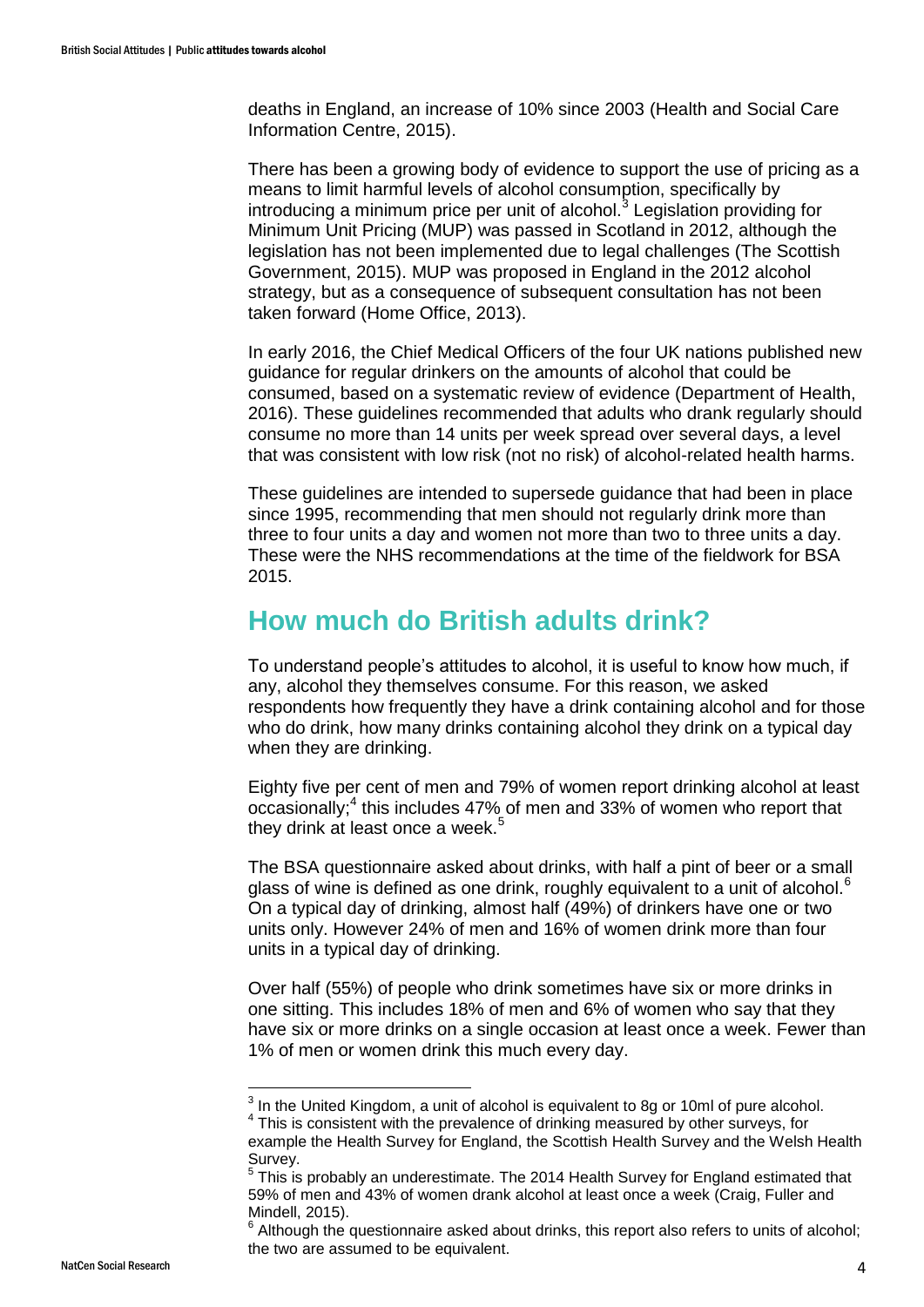The BSA questions on drinking behaviour used an abbreviated version of the Alcohol Use Disorders Identification Test (AUDIT), a widely used instrument designed to detect risk levels in drinkers (Babor et al, 2001). This enabled respondents to be classified into three categories, based on the frequency and amounts of alcohol they drink. Eighteen per cent did not drink at all, 73% were categorised as 'lower-risk drinkers' and 9% as 'increasing-risk drinkers'. These categories are used throughout the analysis to explore how attitudes to alcohol vary by alcohol consumption.

# **Minimum Unit Pricing (MUP)**

Minimum Unit Pricing (MUP) is the policy that would set a minimum price for drinks based on their alcoholic content. Its advocates argue this would limit the amount drunk by young people and the heaviest drinkers, without penalising moderate drinkers. Its opponents argue that moderate drinkers would be penalised, that there is no proof that the policy would be effective and that it would contravene free-market principles (House of Commons Library, 2015).

## **Support for MUP**

We asked respondents whether they agree with the principle of MUP using the following question:

*One idea for trying to reduce problem drinking is to have a minimum price for different alcoholic drinks. The price would be based on how much alcohol is in each drink. In principle, how much are you in favour or against this idea?* 

Around half of the public (52%) supports the principle of MUP, while a quarter are against the idea (25%).

#### **Chart 1. Support for Minimum Unit Pricing**



*Unweighted base: 2161 Weighted base: 2157*

Although men and women are equally likely to support the idea of MUP, men are more likely than women to be against it. Almost three in ten men (29%) are either "somewhat" or "strongly" against MUP, compared with just over one-fifth (22%) of women. In particular, the proportion of men who are strongly against MUP (13%) is almost double the proportion of women who report this (7%).

Attitudes to MUP relate to alcohol consumption. Those who drink the most, classified as 'increasing-risk drinkers', are significantly less likely to support MUP than other people. Less than one-third (32%) support the idea, compared with over half (53%) of 'lower-risk drinkers' and 61% of non

**Around half of the public (52%) supports the principle of MUP, while a quarter are against the idea (25%)**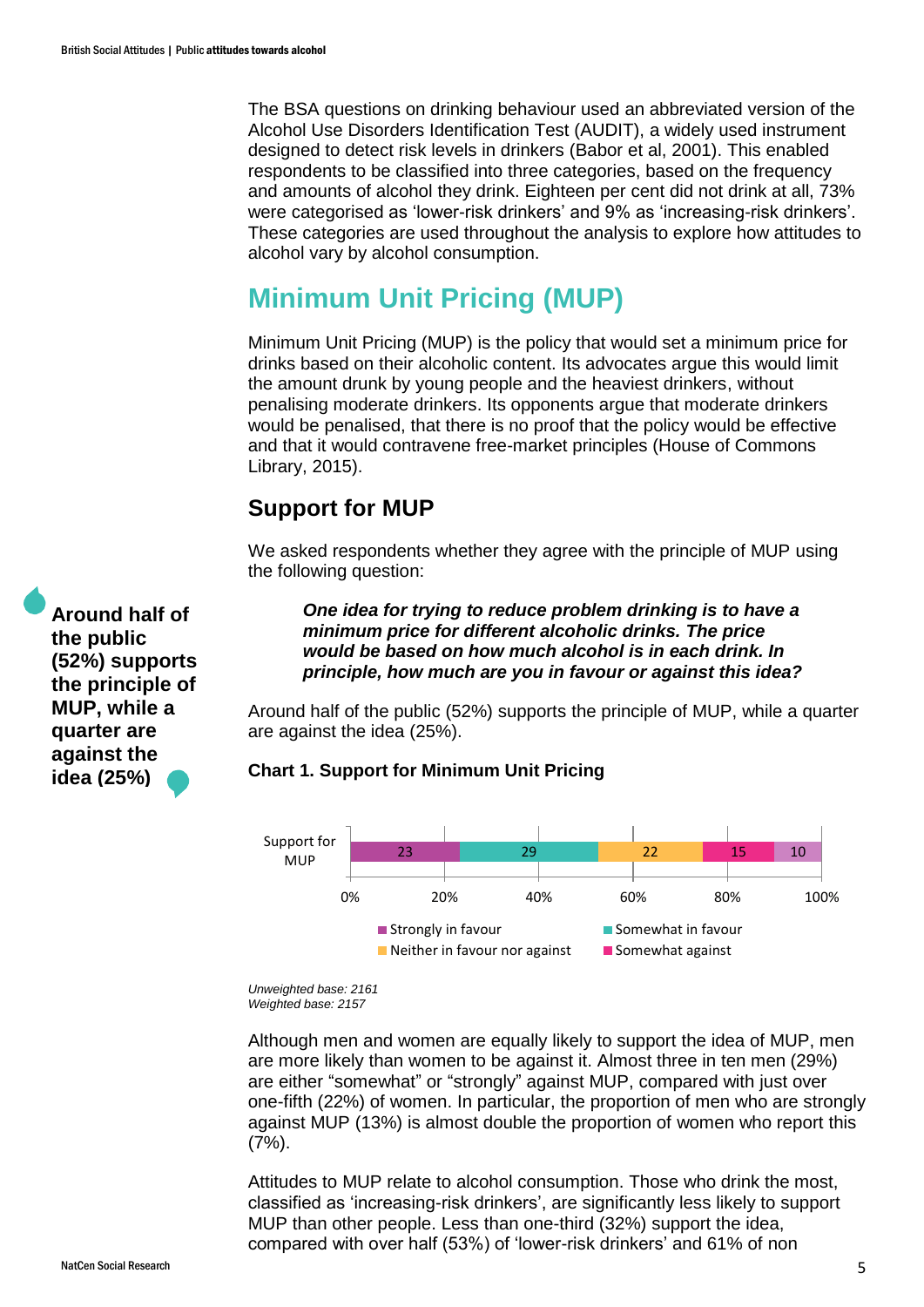drinkers. Almost half (48%) of 'increasing-risk drinkers' are against the idea of MUP, compared with one-quarter (25%) of 'lower-risk drinkers'.

Income and age are not significantly linked to support for MUP.

We asked respondents why they are in favour of, or against MUP and offered them a choice of reasons commonly used in debates about the issue to explain their stances. Those in favour are most likely to choose: "to help stop young people drinking alcohol or drinking too much of it" (66% of those in favour of MUP); "to help tackle health problems from drinking" (64%); "to help tackle problem behaviour from drinking" (61%); and "to help tackle problems caused by alcohol generally" (61%).

The most commonly chosen reasons for being against MUP are: "that if people want to drink, they will do so whatever the price" (59%); "it won't make any difference to how much people drink" (49%); and "it won't make any difference to how much heavy drinkers drink" (47%).

#### **General attitudes towards MUP**

We asked respondents whether they agree with the following statements about the likely impact of the introduction of MUP, focusing on the issues of fairness and likely efficacy:

*Setting a minimum price for alcoholic drinks is unfair to those on low incomes Setting a minimum price for alcoholic drinks is an effective way of reducing heavy drinking Setting a minimum price for alcoholic drinks is an effective way of getting young people to drink less Setting a minimum price for alcoholic drinks is unfair to sensible drinkers*



#### **Chart 2. Views on fairness and efficacy of MUP**

*Unweighted bases: 2161 Weighted bases: 2157*

Even though half the British public is in favour of MUP, it has been argued that it would penalise moderate drinkers (House of Commons Library, 2015). Fiftytwo per cent agree that MUP would be unfair to sensible drinkers, compared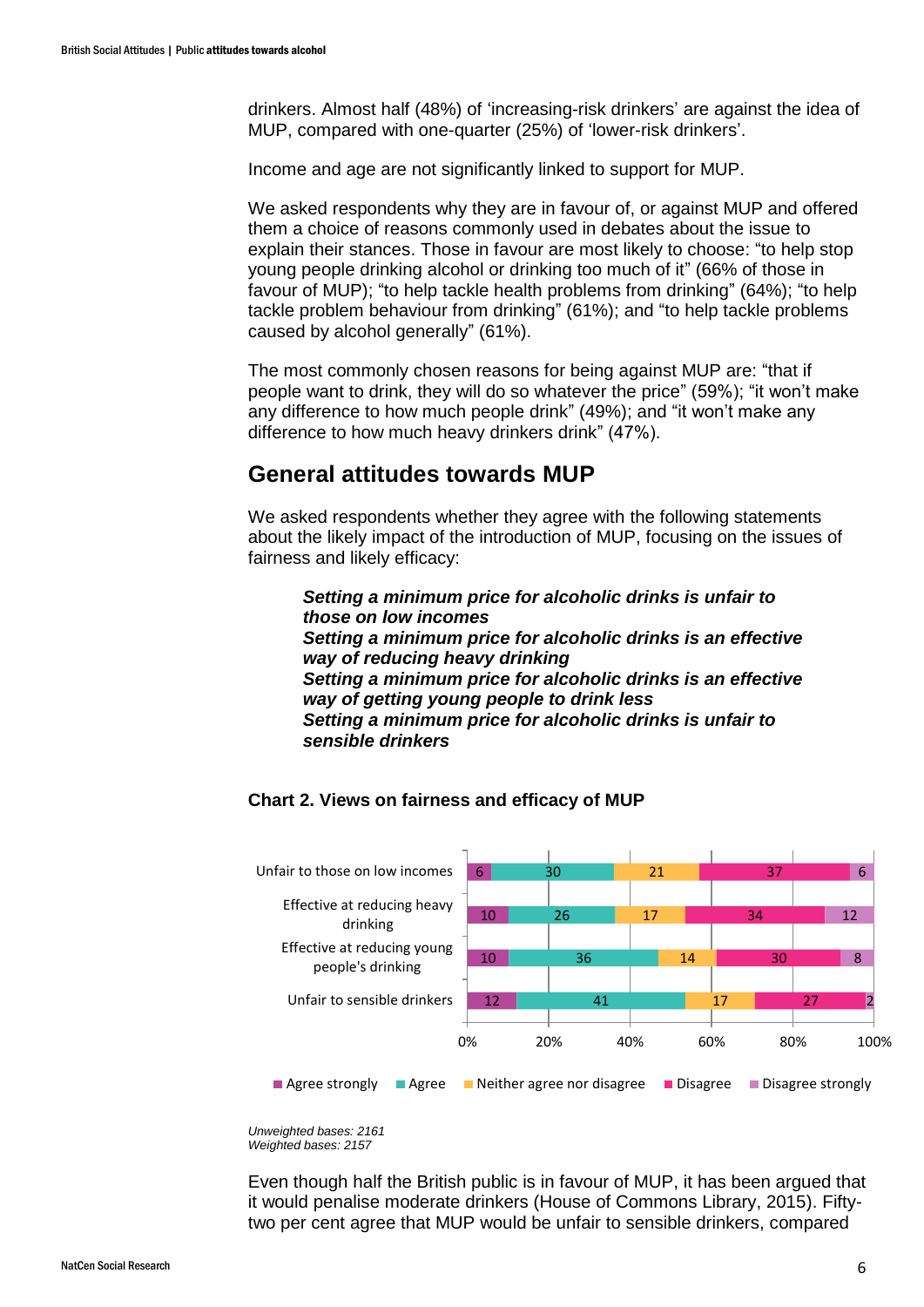with 30% who disagree. A lower proportion agrees that MUP would be unfair to people on lower incomes; 35%, compared with 43% who disagree.

Men are more likely than women to think that MUP would be unfair to sensible drinkers (59% compared with 47%) or to people on low incomes (41% compared with 31%). Drinking status also relates to perceptions of the fairness of MUP, with 'increasing-risk drinkers' most likely to think that it would be unfair to sensible drinkers (74%) or to people on low incomes (48%). Income is not significantly linked to the perception that MUP would be unfair to people on low incomes, however.

The public is not confident that MUP would be effective in reducing heavy drinking. Just over one-third (36%) think that MUP would reduce heavy drinking. Those on lower incomes are somewhat less likely than those on higher incomes to think this. Nineteen per cent of those in the lowest income quartile think that MUP will have an impact on heavy drinking, compared with 26% of those in the highest income quartile. 'Increasing-risk drinkers' are also the least likely to think that MUP will reduce heavy drinking; 16% think this, compared with 24% of 'lower-risk drinkers' and 33% of non drinkers.

The public is more likely to believe that MUP would be effective in reducing young people's drinking; 46% think this. This proportion does not vary significantly between men and women or across age groups. Those with lower incomes are somewhat less likely to think that MUP would reduce young people's drinking, with two in five (40%) of those in the lowest income quartile thinking this, compared with half (50%) of those in the highest income quartile. 'Increasing-risk drinkers' are less likely to think that MUP would be effective in reducing drinking among the young (37%), than 'lower-risk drinkers' (46%) and non drinkers (51%).

## **Does price affect alcohol-buying behaviour?**

Those who drink do not tend to feel that price has much impact on the amount of alcohol they buy. Nearly two-thirds of drinkers (65%) say that the price of alcohol does not stop them buying as much alcohol as they would like. Of the remainder, 3% say that the price of alcohol stops them buying as much alcohol as they would like a "great deal", 7% say it stops them "quite a lot" and 16% to "some extent".

Nearly one-quarter (24%) of drinkers say that the introduction of MUP would be very or fairly likely to cause them to drink less alcohol. This proportion does not vary significantly between 'lower-risk drinkers' and 'increasing-risk drinkers'.

# **Advertising and sponsorship**

Advertising alcohol in Britain is subject to regulation that is "among the strictest in the world", according to the Advertising Standards Authority (Advertising Standards Authority, 2015). There is particular emphasis across all media on not directing advertising at young people aged under 18, particularly by linking advertising to irresponsible behaviour, social success or sexual attractiveness. Television advertising rules ban adverts for alcohol from appearing in programmes specifically aimed at young people or with a high appeal to them.

**The public is not confident that MUP would be effective at reducing heavy drinking**

**Those who drink do not tend to feel that price has much impact on the amount of alcohol they buy**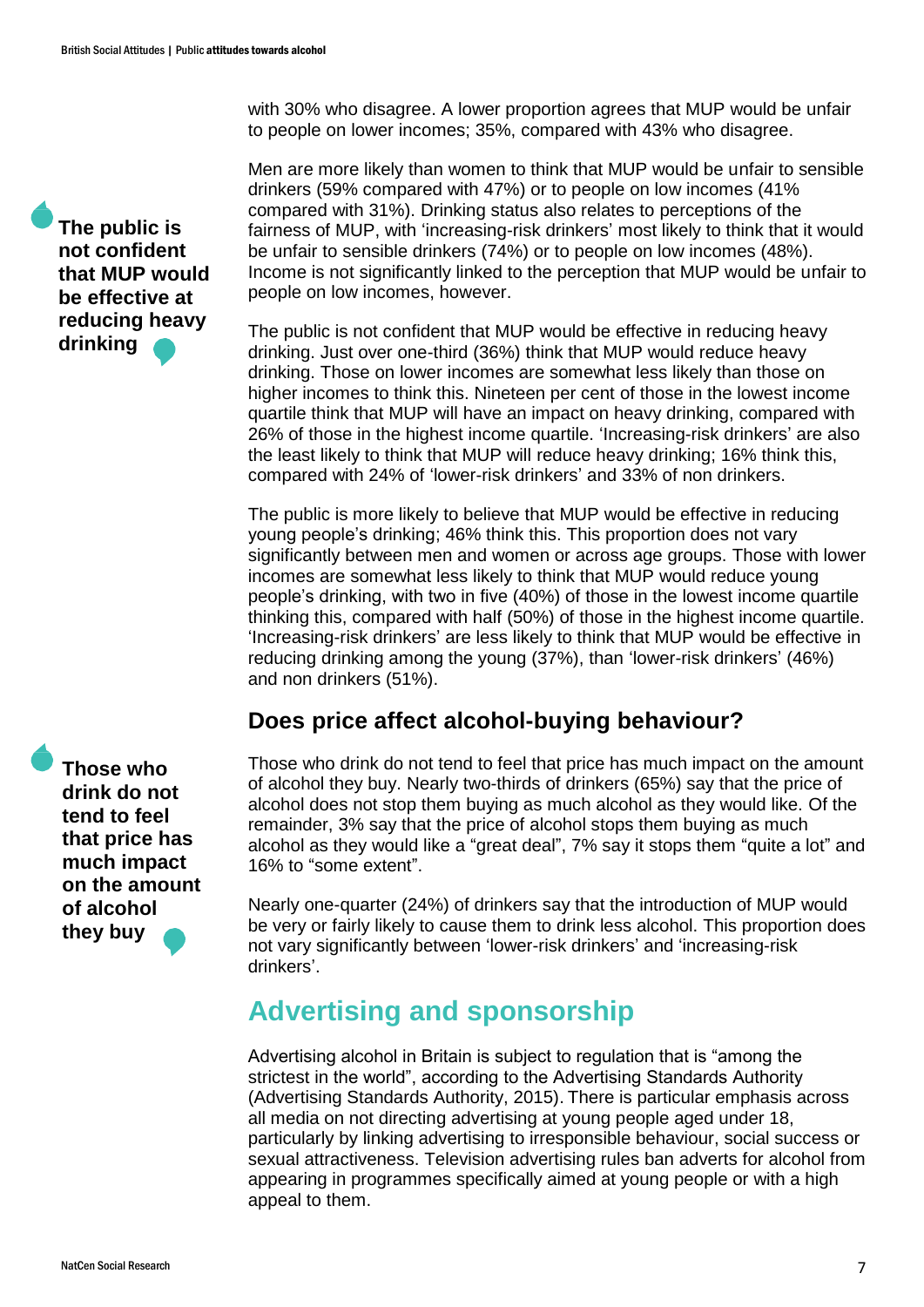The regulatory framework has been perceived as inadequate to deal with the changing media scene. Research by the broadcasting regulator Ofcom in 2013 indicated that children and young people were likely to see alcohol advertising on television, including when watching post-watershed programmes unsupervised on their own devices (Ofcom, 2013). There are indications that social media is increasingly effective in reaching young people with few effective age restrictions (Winpenny et al, 2013). The British Medical Association, the Alcohol Health Alliance UK $^7$  and others have argued for a ban on sponsorship of sporting and music events by the alcohol industry, which, they suggested, provides an effective way of targeting young people (British Medical Association, 2012, Alcohol Health Alliance UK).

#### **Advertising by alcoholic drinks companies**

The public is evenly split when it comes to the question of whether alcoholic drinks companies should be allowed to advertise on television (TV). Forty-five per cent of people think that TV ads for alcohol should "definitely" or "probably" be banned, while 44% think that they should definitely or probably not be banned. Half of women (50%) think that alcohol adverts should be banned from TV, compared with only two-fifths (40%) of men. Older people are also more likely to think that such adverts should be banned, with 61% of over 65 year olds believing this, compared with only 31% of 18-25 year olds. Only 31% of 'increasing-risk drinkers' think that such adverts should be banned from TV, compared with 44% of 'lower-risk drinkers' and 60% of non drinkers.

There is stronger support for adverts for alcohol to be banned during programmes watched by young people. Around three-quarters (76%) support this, with only 17% being against it. Although a majority (61%) of 'increasingrisk drinkers' agree with this idea, they are somewhat less likely to do so than 'lower-risk drinkers' and non drinkers (both 77%). Women (78%) are more likely than men (73%) to support the idea, though this is a smaller gap than that seen in relation to the idea that alcohol should be banned from TV in general. Again, older people are more likely to be in favour of a ban than younger people. Over four-fifths (84%) of over 65s support such a ban, compared with two-thirds of 18-25 year olds.

**Over half (55%) think that advertising by alcoholic drinks companies on social media should "definitely" or "probably" be banned**

Over half (55%) think that advertising by alcoholic drinks companies on social media should "definitely" or "probably" be banned. Once again, older people are much more likely to be in favour of such a ban; 68% of over 65s are in favour, compared with 38% of 18-25 year olds. As before, women, as well as 'lower-risk drinkers' and non drinkers are more likely to favour a ban, than men and 'increasing-risk drinkers'.

<sup>————————————————————&</sup>lt;br><sup>7</sup> A campaigning organization supported by medical royal colleges, charities and other health campaigners.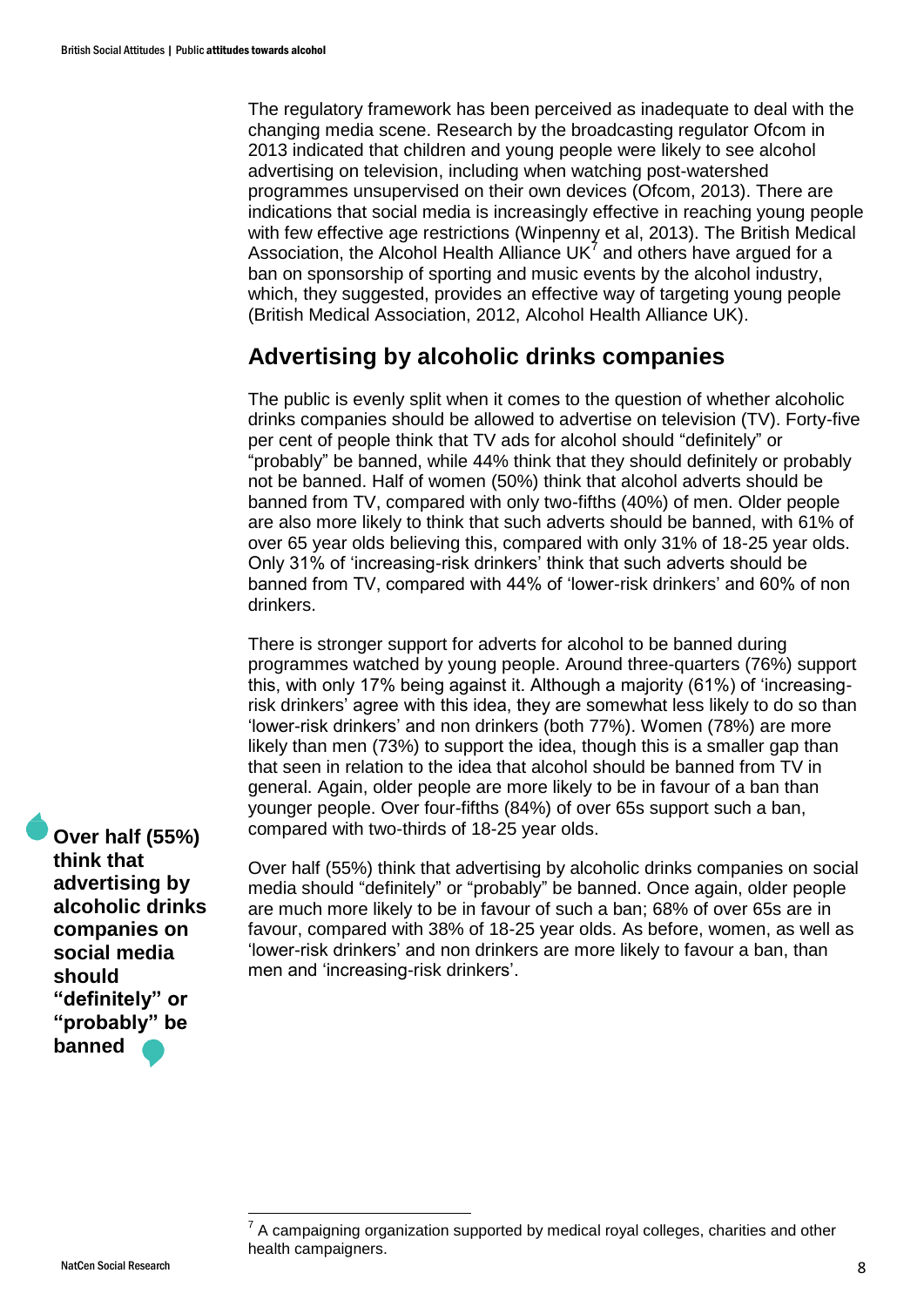

#### **Chart 3. Views on whether adverts for alcoholic drinks should be banned**

#### **Sponsorship of events by alcoholic drinks companies**

We asked respondents whether "it's OK for music festivals to be sponsored by alcoholic drinks companies". We asked the same question for sports events. In each case, there is a fairly even split between those that agree that it is OK, those that disagree that it is OK and those that do not have an opinion either way. Slightly more people (36%) agree that it is acceptable for an alcoholic drinks company to sponsor a music festival than think it is acceptable for such a company to sponsor a sporting event (30%).

Younger people are far more likely to think that it is acceptable for an alcoholic drinks company to sponsor a music event, than older people. Around threefifths (61%) of 18-25 year olds think this is acceptable, compared with a quarter (25%) of over 65s. A similar, though less pronounced, pattern is evident in relation to sponsorship of sporting events by alcoholic drinks companies. Around two-fifths (42%) of 18-25 year olds think this is acceptable, compared with around a quarter (26%) of over 65s.

There is a big gap in attitudes between the sexes on whether it is acceptable for alcoholic companies to sponsor sporting events; 45% of men think it is acceptable, compared with 23% of women. There is also a gap between the sexes on the question of sponsorship of music festivals; 52% of men think that this is acceptable, compared with 31% of women.

## **Attitudes towards drink-driving limits**

Laws around drink-driving have been in place for a number of decades and the current legal limit is 35 micrograms of alcohol per 100 millilitres of breath in England and Wales. The limit was reduced in Scotland to 22 micrograms of alcohol per 100 millilitres of breath in December 2014, after the completion of fieldwork for the 2015 survey (HM Government, 2015).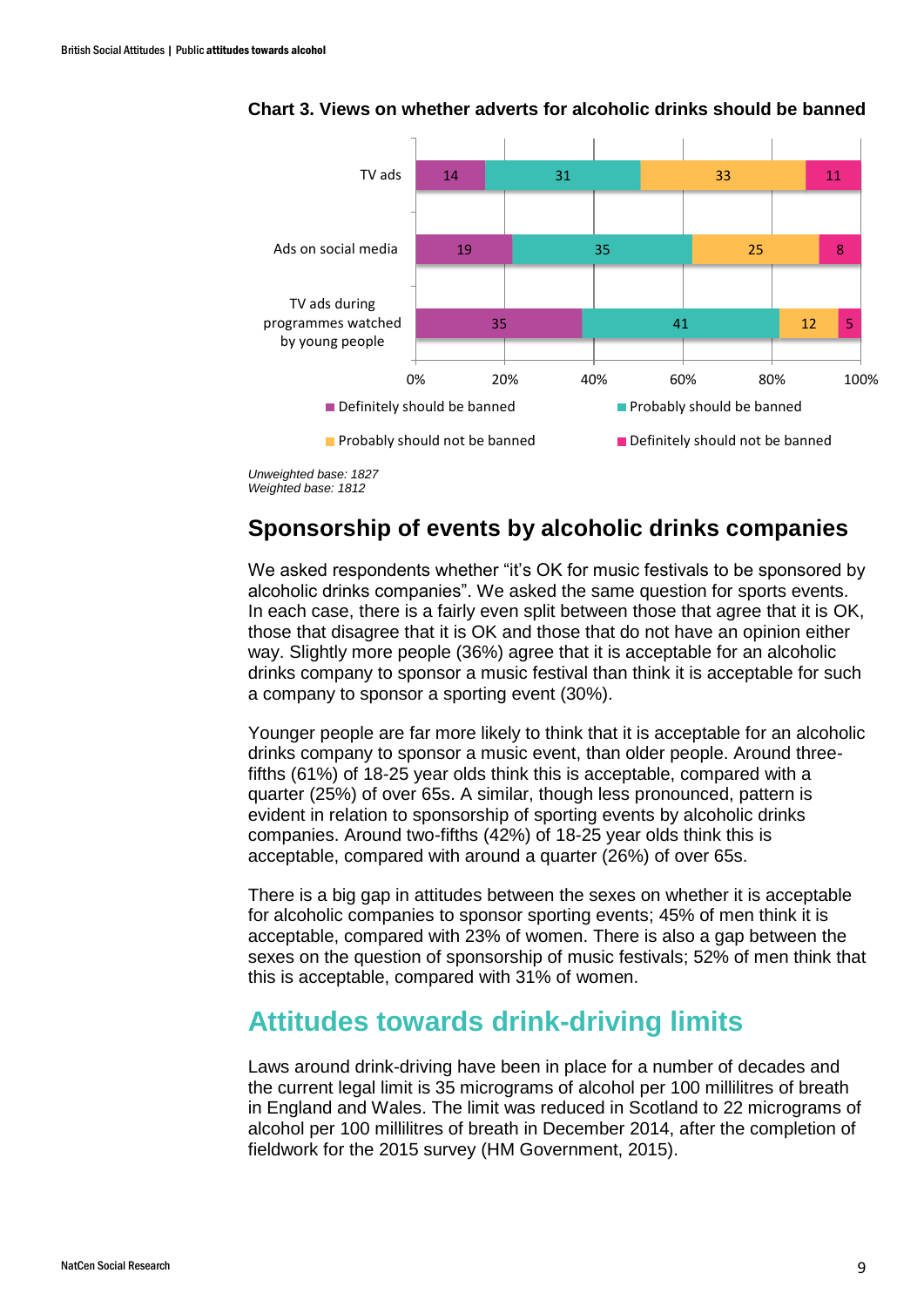**Table 1 How much would you be in favour or against changing drink driving laws to reduce the amount of alcohol drivers are allowed to drink?**

|                               | %               |
|-------------------------------|-----------------|
| Strongly in favour            | 50              |
| In favour                     | 27              |
| Neither in favour nor against | 12 <sup>2</sup> |
| Against                       | 8               |
| Strongly against              | 3               |
| Unweighted base               | 2161            |
| Weighted base                 | 2157            |

**Over threequarters (77%) of people believe that the amount of alcohol drivers are allowed to drink should be reduced**

Over three-quarters (77%) of people believe that the amount of alcohol drivers are allowed to drink should be reduced, including half of people who were strongly in favour of the drink-drive limit being lowered. In addition, over half (54%) disagree with the assertion that "whatever the law says, most people are safe to drive after a pint of beer".<sup>8</sup>

Women (82%) are more likely than men (72%) to think that the drink-driving limit should be reduced. 'Increasing-risk drinkers' are slightly less likely (71%) to think that the drink-drive limit should be reduced than 'lower-risk drinkers' (76%) and non drinkers (85%). There is little variation among different age groups, though the youngest appear slightly less likely to be in favour of a reduction in the limit. Seventy per cent of 18-25 year olds support this, compared with 78% of over 65s.

Voices from within the industry have argued that a more stringent drink drive limit would have a disproportionately negative effect on the sustainability of pubs in rural areas (Green, C. 2016; Swinford, S, 2016). However, there was no significant difference in support for a reduced drink drive limit between those who live in rural areas and those who live in towns and cities.<sup>9</sup>

## **Health**

We asked respondents a range of questions to test public knowledge of the number of units of alcohol in different beverages and the recommended maximum daily alcoholic unit intake. Respondents were also given a list of health conditions and asked which of them a person is more likely to get if they regularly drink more alcohol than recommended in NHS guidelines.

## **Knowledge of alcoholic units**

Just over half (51%) are able to correctly identify the recommended daily alcohol unit limit for women. Slightly fewer (44%) are able to do the same for men. Around one-fifth (21%) admit that they do not know the limit for either men or women and another one-fifth over-estimate the limit for both sexes. Around one in ten people under-estimate the limits for men (11%) and women (9%).

<sup>9</sup> Based on respondents in England and Wales.

 8 The blood alcohol level after drinking a pint of beer will vary between individuals and according to the length of time between drinking and driving. However, most adults should be within the legal limit after drinking one pint of normal strength beer.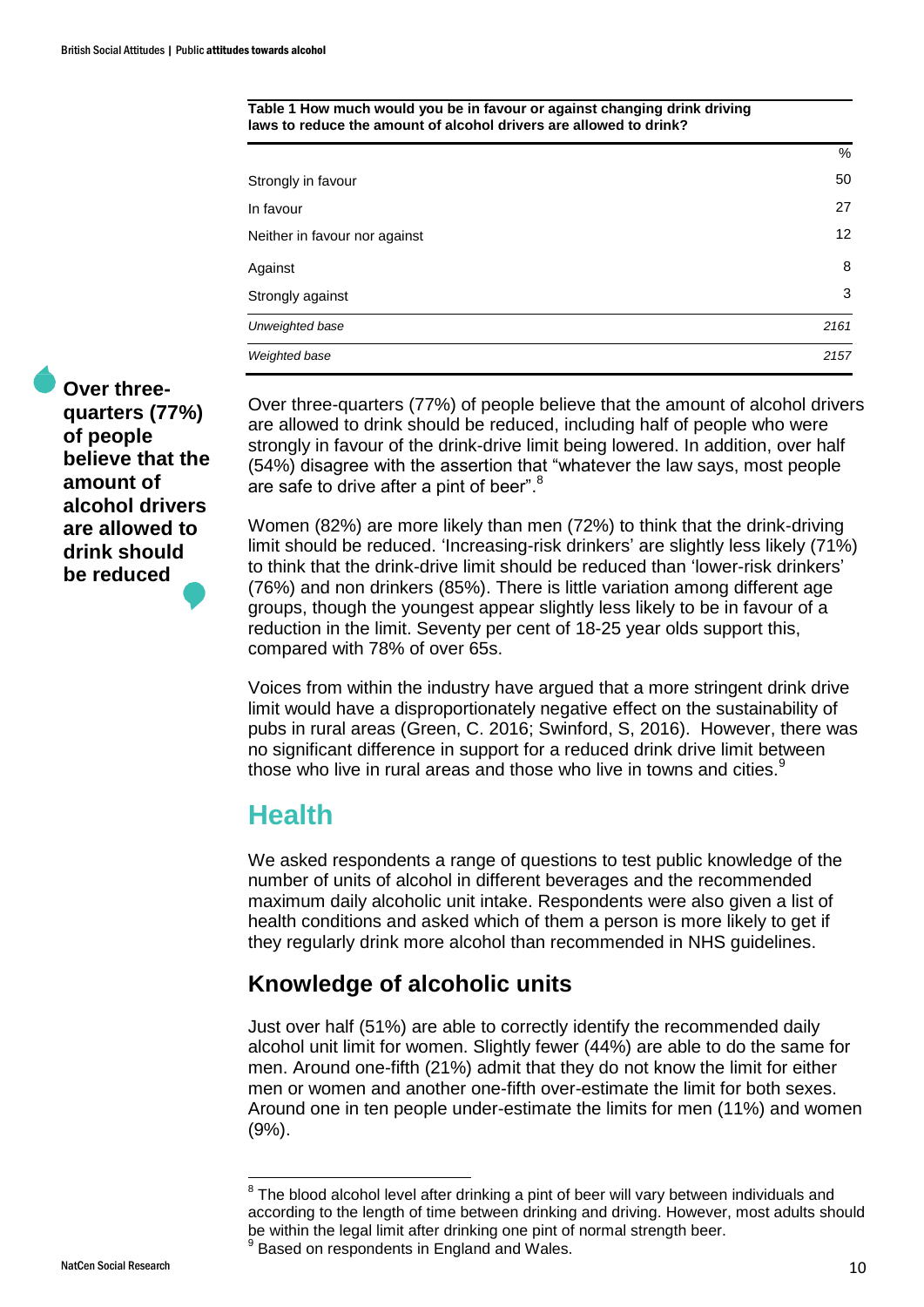When it comes to estimating the number of units in popular alcoholic drinks, accuracy varies considerably across the public. While around a quarter of people admit that they do not know how many units are in a pint of beer or in a bottle of wine, more than half (58%) are able to accurately identify the number of units in a pint of beer, compared with only 19% of people who are able to do the same for a bottle of wine. While only 6% of people underestimate the number of units in a pint of beer, two-fifths underestimate the number of units in a bottle of wine.

#### **Knowledge of potential impacts of excessive drinking**

There is a big variation in the extent to which people were able to identify conditions that a person is more likely to get if they regularly drink more alcohol than recommended by NHS guidelines. Nearly everyone (93%) knows that liver disease can be caused by exessive drinking. However, less than two-fifths (37%) accurately identify that some cancers can be caused by exessive drinking. The proportions thinking this in relation to other conditions were as follows: high blood pressure (72%); heart disease (62%); depression (58%); stroke (44%); and diabetes (42%).

The low level of public awareness of the link between alcohol consumption and the risk of cancer is particularly concerning, given the increasing weight of evidence highlighted by the UK CMOs (Department of Health, 2016).

There is strong support for more regulation in the form of the requirement for all bottles and cans of alcohol to show information about the risks of drinking too much, with nearly three-quarters (74%) in favour of this.

## **Discussing drinking with a GP**

In recent years, GPs have taken an active role in identifying potentially problematic drinkers as part of their day-to-day contact with patients.

We asked respondents how comfortable they feel about talking to their doctor about their alcohol consumption by asking "how would you feel about your doctor asking you how much alcohol you drink?" Most people report that they feel comfortable discussing their alcohol consumption with their GP, with 75% feeling "very comfortable" about this and a further 20% feeling "fairly comfortable". Only 2% would feel "fairly uncomfortable" or "very uncomfortable".

**Table 2 How would you feel about your doctor asking you how much alcohol you drink?**

|                                      | 70   |
|--------------------------------------|------|
| Very comfortable                     | 75   |
| Fairly comfortable                   | 20   |
| Neither comfortable or uncomfortable | 3    |
| Fairly uncomfortable                 | 1    |
| Very uncomfortable                   | 1    |
| Unweighted base                      | 2161 |
| Weighted base                        | 2157 |

**Less than twofifths (37%) accurately identify that some cancers can be caused by excessive drinking**

**Most people report that they feel comfortable discussing their alcohol consumption with their GP**

 $\overline{\phantom{a}}$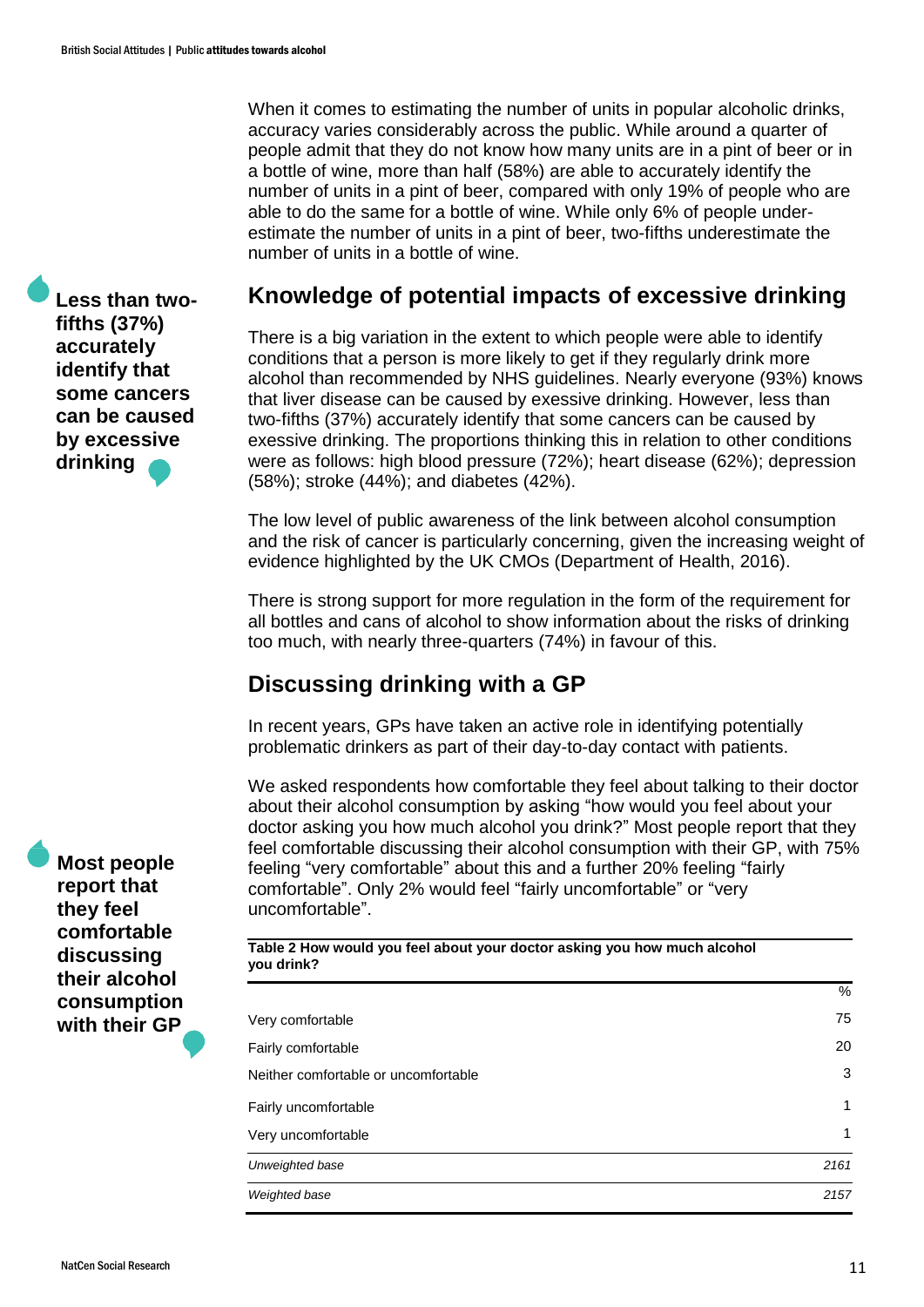We also asked respondents how honestly they would answer if their doctor asked them about their alcohol consumption.

**More than a third of potentially problematic drinkers said that they would probably not accurately report their consumption when asked by their GP**

#### *And if they asked about how much alcohol you drink? How would you answer?*

Over four-fifths (85%) of people say that they "would answer completely honestly", while 14% say that they would "bend the truth a little". Responses to this question vary with drinking status: 98% of non drinkers and 85% of 'lower-risk drinkers' said that they would answer honestly, compared with 62% of 'increasing-risk drinkers'. More than a third of potentially problematic drinkers said that they would probably not accurately report their consumption when asked by their GP.

# **Conclusions**

As drinking alcohol is a widespread activity among the British public, attitudes and opinions regarding the regulation of alcohol use are of great interest.

The public has mixed views regarding the possibility of tighter government regulation of the use of alcohol in a number of areas. There is strong support for the lowering of the amount of alcohol that drivers should be allowed to drink within the law; three-quarters of people are in favour of this while slightly over half disagree with the assertion that "whatever the law says, most people are safe to drive after a pint of beer".

People are more divided about the idea of MUP. Just over half are in favour of this in principle. However, there is some doubt around the potential effectiveness of MUP to tackle some of the issues around drinking being targeted by advocates of the policy. In particular, just over one-third think that MUP would be effective in reducing heavy drinking.

Views about advertising by alcoholic drinks companies are nuanced. The public is evenly split on whether alcoholic drinks companies should be banned from advertising on TV but around three-quarters support the idea of such companies being banned from advertising during programmes watched by children and over half think that this type of advertising should be banned on social media.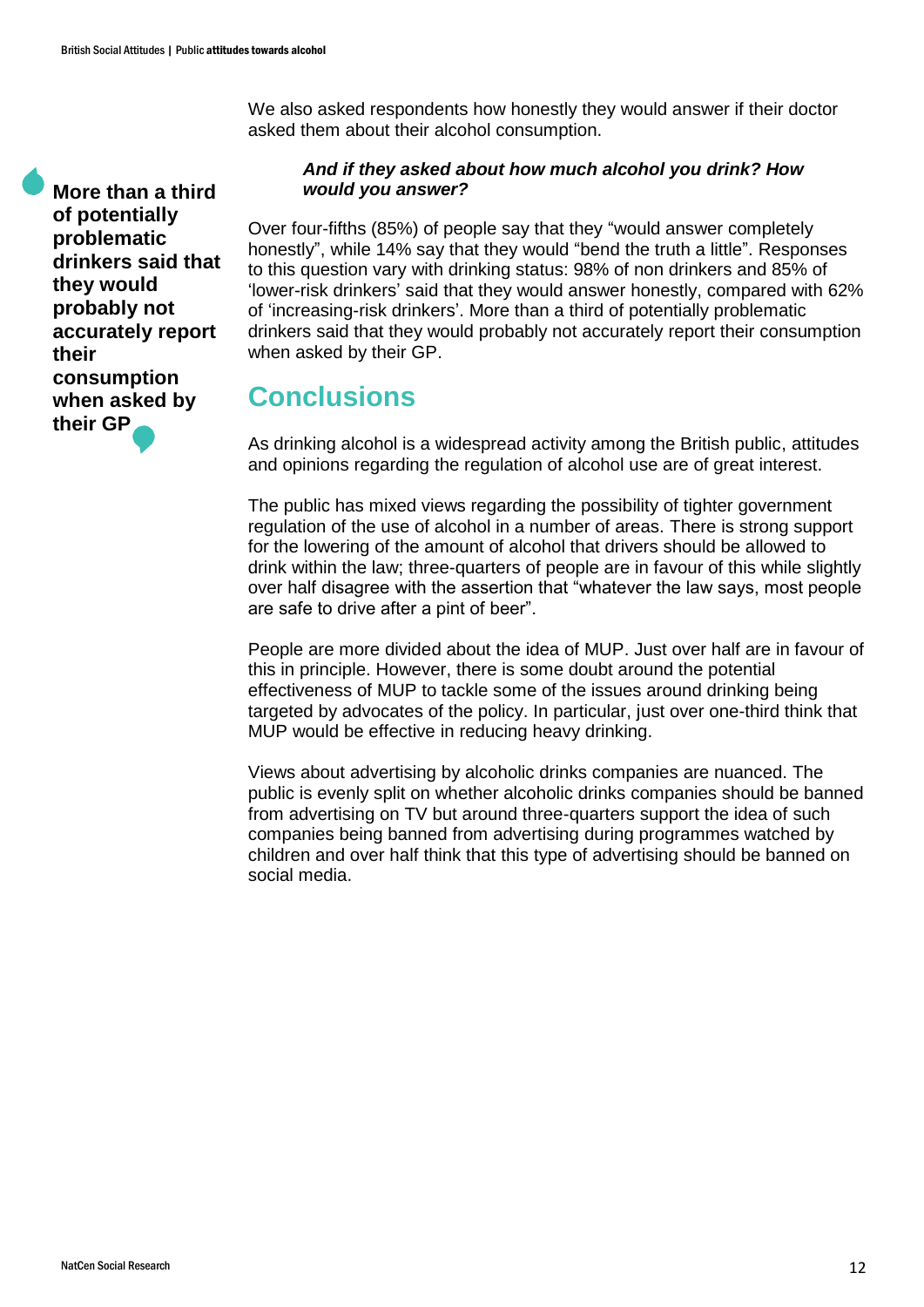#### **References**

Advertising Standards Authority (2015) *Alcohol advertising,* available at:. [www.asa.org.uk/News-resources/Hot-Topics/Alcohol.aspx#.VuLgL7iLRMw](http://www.asa.org.uk/News-resources/Hot-Topics/Alcohol.aspx#.VuLgL7iLRMw)

Alcohol Health Alliance UK (2015), *Alcohol sponsorship and sport: an irresponsible mix*, available at: [http://ahauk.org/alcohol-sponsorship-and](http://ahauk.org/alcohol-sponsorship-and-sport-an-irresponsible-mix/)[sport-an-irresponsible-mix/](http://ahauk.org/alcohol-sponsorship-and-sport-an-irresponsible-mix/)

Babor, TF. Higgins-Biddle, JC. Saunders, JB. Monteiro, MG. (2001), *AUDIT: the Alcohol Use Disorders Identification Test: guidelines for use in primary care,* Geneva: World Health Organization, available at:. [www.talkingalcohol.com/files/pdfs/WHO\\_audit.pdf](http://www.talkingalcohol.com/files/pdfs/WHO_audit.pdf)

British Medical Association (2012), *BMA calls for sponsorship ban*, British Medical Association, available at: [www.bma.org.uk/news-views](file:///C:/Users/Alyson.Jones/AppData/Local/Microsoft/Windows/Temporary%20Internet%20Files/Content.Outlook/R1O7Z896/www.bma.org.uk/news-views-analysis/news/2012/july/bma-calls-for-alcohol-sponsorship-ban)[analysis/news/2012/july/bma-calls-for-alcohol-sponsorship-ban](file:///C:/Users/Alyson.Jones/AppData/Local/Microsoft/Windows/Temporary%20Internet%20Files/Content.Outlook/R1O7Z896/www.bma.org.uk/news-views-analysis/news/2012/july/bma-calls-for-alcohol-sponsorship-ban)

Centre for Public Health, Liverpool John Moores University (2014). *CMO alcohol guidelines review: a summary of the evidence of the health and social impacts of alcohol consumption,* Liverpool: Liverpool John Moores University, available at: [www.cph.org.uk/wp-content/uploads/2016/01/LJMU\\_CMO-](http://www.cph.org.uk/wp-content/uploads/2016/01/LJMU_CMO-Alcohol-Guidelines-Health-Review.pdf)[Alcohol-Guidelines-Health-Review.pdf](http://www.cph.org.uk/wp-content/uploads/2016/01/LJMU_CMO-Alcohol-Guidelines-Health-Review.pdf)

Craig, R. Fuller, E. Mindell, J. (eds.) (2015), *The Health Survey for England 2014,* Leeds: Health and Social Care Information Centre, available at: [www.hscic.gov.uk/catalogue/PUB19295](file:///C:/Users/Alyson.Jones/AppData/Local/Microsoft/Windows/Temporary%20Internet%20Files/Content.Outlook/R1O7Z896/www.hscic.gov.uk/catalogue/PUB19295)

Department of Health (2011), *The Public Health Responsibility Deal*, available at: <https://responsibilitydeal.dh.gov.uk/>

Department of Health (2016), *UK Chief Medical Officers' Alcohol Guidelines Review – report from the Guidelines development group to the UK Chief Medical Officers*, available at: [www.gov.uk/government/uploads/system/uploads/attachment\\_data/file/48979](file:///C:/Users/Alyson.Jones/AppData/Local/Microsoft/Windows/Temporary%20Internet%20Files/Content.Outlook/R1O7Z896/www.gov.uk/government/uploads/system/uploads/attachment_data/file/489795/summary.pdf) [5/summary.pdf](file:///C:/Users/Alyson.Jones/AppData/Local/Microsoft/Windows/Temporary%20Internet%20Files/Content.Outlook/R1O7Z896/www.gov.uk/government/uploads/system/uploads/attachment_data/file/489795/summary.pdf)

Green, C. (3 January 2016), *David Cameron urged to reject lower drink drive limit by landlord of Britain's best pub*, The Independent, available at: [http://www.independent.co.uk/news/uk/home-news/david-cameron-urged-to](http://www.independent.co.uk/news/uk/home-news/david-cameron-urged-to-reject-calls-for-lower-drink-drive-limit-by-landlord-of-britains-best-pub-a6794486.html)[reject-calls-for-lower-drink-drive-limit-by-landlord-of-britains-best-pub](http://www.independent.co.uk/news/uk/home-news/david-cameron-urged-to-reject-calls-for-lower-drink-drive-limit-by-landlord-of-britains-best-pub-a6794486.html)[a6794486.html](http://www.independent.co.uk/news/uk/home-news/david-cameron-urged-to-reject-calls-for-lower-drink-drive-limit-by-landlord-of-britains-best-pub-a6794486.html)

Health and Social Care Information Centre (2015), *Statistics on alcohol*, Leeds: HSCIC, available at: [www.hscic.gov.uk/catalogue/PUB17712/alc-eng-](file:///C:/Users/Alyson.Jones/AppData/Local/Microsoft/Windows/Temporary%20Internet%20Files/Content.Outlook/R1O7Z896/www.hscic.gov.uk/catalogue/PUB17712/alc-eng-2015-rep.pdf)[2015-rep.pdf](file:///C:/Users/Alyson.Jones/AppData/Local/Microsoft/Windows/Temporary%20Internet%20Files/Content.Outlook/R1O7Z896/www.hscic.gov.uk/catalogue/PUB17712/alc-eng-2015-rep.pdf)

HM Government (2012), *The Government's Alcohol Strateg*y, London: The Stationery Office, available at: [www.gov.uk/government/publications/alcohol](http://www.gov.uk/government/publications/alcohol-strategy)[strategy](http://www.gov.uk/government/publications/alcohol-strategy)

HM Government (2015), *The drink drive limit*, London: The Stationery Office, available at: [www.gov.uk/drink-drive-limit](file:///C:/Users/Alyson.Jones/AppData/Local/Microsoft/Windows/Temporary%20Internet%20Files/Content.Outlook/R1O7Z896/www.gov.uk/drink-drive-limit)

Home Office (2013), *Next steps following the consultation on delivering the Government's alcohol strategy,* available at: